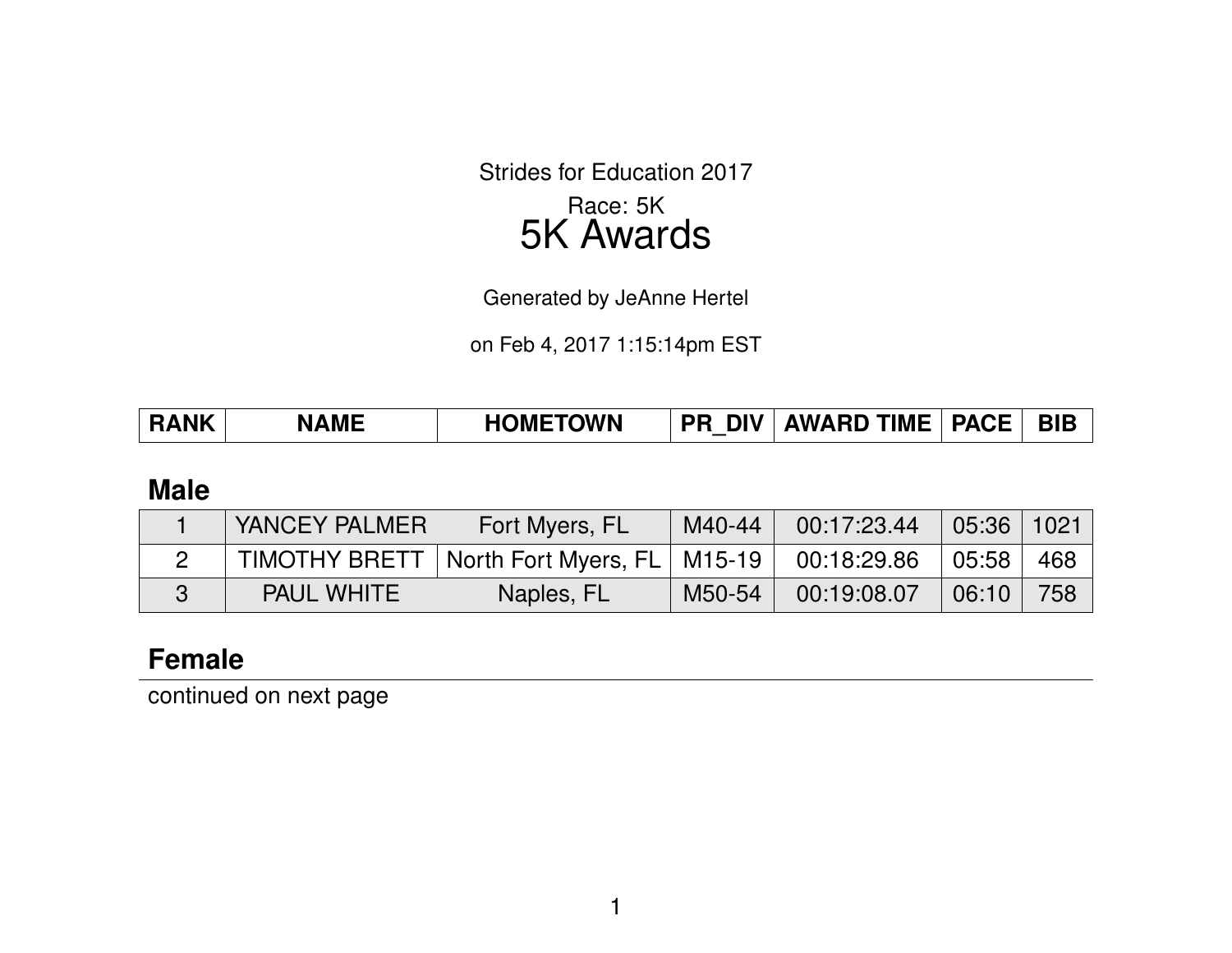| <b>RANK</b> | <b>NAME</b>               | <b>HOMETOWN</b> | PR DIV              | <b>AWARD TIME   PACE</b> |       | <b>BIB</b> |
|-------------|---------------------------|-----------------|---------------------|--------------------------|-------|------------|
|             | <b>CAROLINE MACKENZIE</b> | Fort Myers, FL  | F <sub>15</sub> -19 | 00:20:15.24              | 06:32 | 313        |
|             | <b>MANUELA LYONS</b>      | Fort Myers, FL  | F40-44              | 00:20:16.82              | 06:32 | 992        |
|             | <b>KAITLYN KUSKY</b>      | Fort Myers, FL  | F <sub>25</sub> -29 | 00:21:19.55              | 06:52 | 166        |

#### **Male Masters**

| VANCEV DALMED<br>TAIVULT LALIVILTI         | $\Gamma$ <sub>art</sub> M <sub>uara</sub> $\Gamma$<br>$T$ UT IVIYUI $3, T$ | $\begin{array}{c} \n \textbf{M} & \textbf{A} & \textbf{A} & \textbf{A} & \textbf{A} & \textbf{A} & \textbf{A} & \textbf{A} & \textbf{A} & \textbf{A} & \textbf{A} & \textbf{A} & \textbf{A} & \textbf{A} & \textbf{A} & \textbf{A} & \textbf{A} & \textbf{A} & \textbf{A} & \textbf{A} & \textbf{A} & \textbf{A} & \textbf{A} & \textbf{A} & \textbf{A} & \textbf{A} & \textbf{A} & \textbf{A} & \textbf{A} & \textbf{A} & \$<br><del>MTV-44</del> | <u>AA AA AA AA </u><br><del>00.17.20.44</del> | $\Omega$<br>ᡡᡂ   | <del>1021</del> |
|--------------------------------------------|----------------------------------------------------------------------------|----------------------------------------------------------------------------------------------------------------------------------------------------------------------------------------------------------------------------------------------------------------------------------------------------------------------------------------------------------------------------------------------------------------------------------------------------|-----------------------------------------------|------------------|-----------------|
| <u>DALIL WILLTE</u><br><u>I AUL WITH E</u> | Naples, FL                                                                 | <del>M50-54</del>                                                                                                                                                                                                                                                                                                                                                                                                                                  | 0.100007<br><del>uu.19.00.07</del>            | <del>06:10</del> | 758             |
| <b>SAM TROYER</b>                          | Cape Coral, FL                                                             | M40-44                                                                                                                                                                                                                                                                                                                                                                                                                                             | 00:19:47.13                                   | 06:23            | 903             |

### **Female Masters**

| MANILIEL A IVANIO<br>MANULLA LIVIU | $\Gamma$ <sub>o</sub> $\mu$ $\Lambda$ $\mu$<br>$T$ UITIVIYUIS, ITE | $F40-44$ | 0.00.100<br>0,0,0,0,0,0 | <del>06:32</del> | 992 |
|------------------------------------|--------------------------------------------------------------------|----------|-------------------------|------------------|-----|
| <b>LESLIE GUNDERSON</b>            | North Fort Myers, FL F50-54                                        |          | $00:22:25.79$ 07:14     |                  | 268 |

### **Male Grand Masters**

| DALIL WILLET      | Aloplas L             | MENFA  | 0.100007               | AC.4C                                | <u> 750</u> |
|-------------------|-----------------------|--------|------------------------|--------------------------------------|-------------|
| TAUL WITH L       | <del>Napics, TE</del> | ᠍ᠦᡂᠣ   | <del>וט.טט.כז.טט</del> | $\overline{\mathtt{UU}.\mathtt{IU}}$ | 7 JU        |
| <b>MIKE PROTO</b> | <b>RI</b><br>Bristol, | M55-59 | 00:20:56.04            | 06:45                                |             |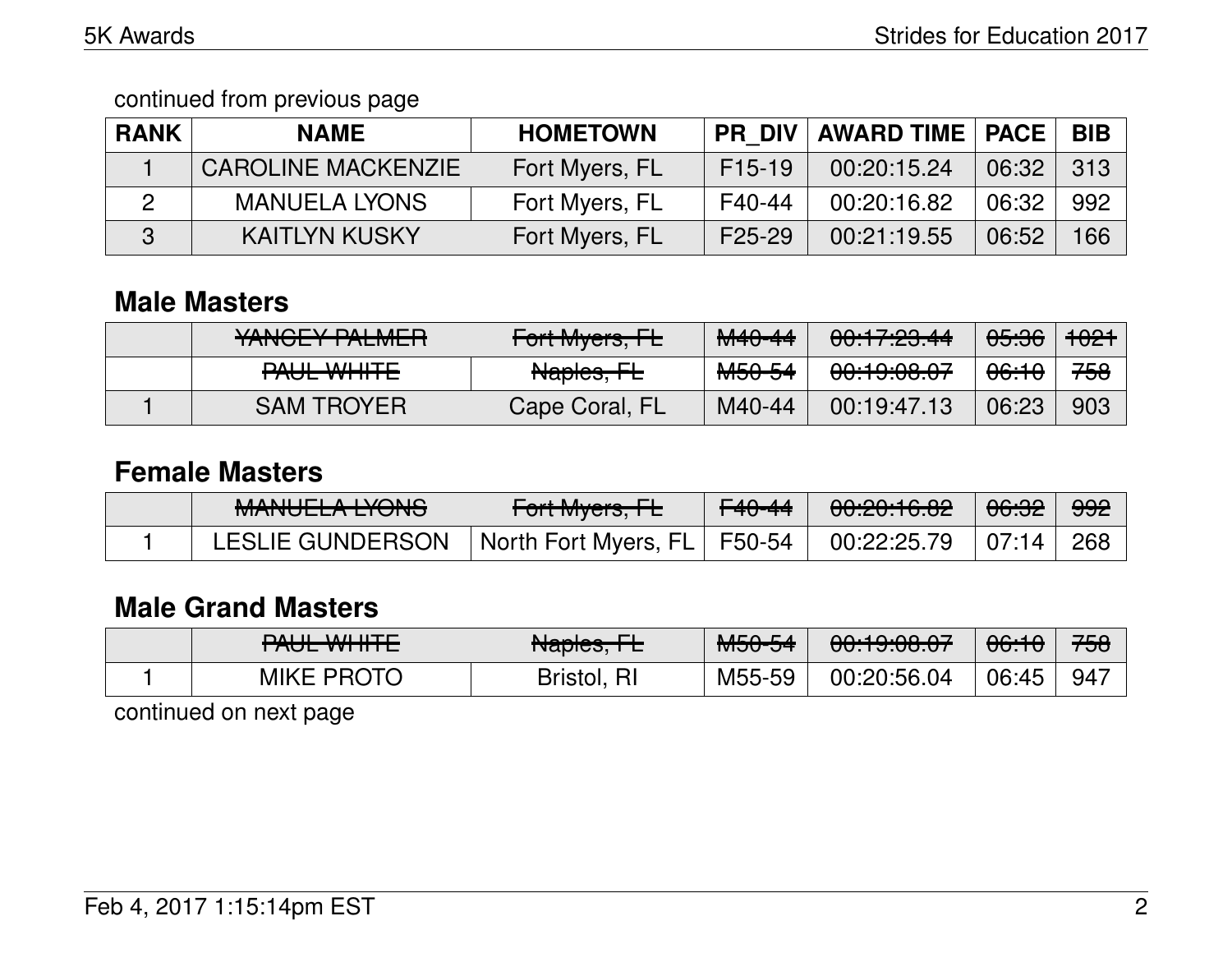| <b>RANK</b> | <b>NAME</b> | <b>HOMETOWN</b> | <b>DIV</b><br><b>PR</b> | <b>AWARD TIME   PACE  </b> |  | <b>BIE</b> |
|-------------|-------------|-----------------|-------------------------|----------------------------|--|------------|
|-------------|-------------|-----------------|-------------------------|----------------------------|--|------------|

## **Female Grand Masters**

| <b>LLJLIL UUIVLLIJUUV</b> | North Fort Muore FL<br>T | $\parallel$ <del>F50-54</del> | <u>AA.QQ.QE 70</u><br>$\overline{UU}.LL.LJ. IJ$ | $\theta$ <del>7:14</del> | <del>268</del> |
|---------------------------|--------------------------|-------------------------------|-------------------------------------------------|--------------------------|----------------|
| ጋ FUENTES                 | Cape Coral, FL           | F50-54                        | 00:22:54.23                                     | 07:23                    |                |

## **M1-9**

| <b>JOSEPH DUBE-GARRETT</b> | Fort Myers, FL | $M1-9$ | 00:21:34.27 | 06:57 | 9  |
|----------------------------|----------------|--------|-------------|-------|----|
| <b>EZEKIEL GARRETT</b>     | Fort Myers, FL | $M1-9$ | 00:24:26.99 | 07:53 |    |
| <b>CARTER KURTZ</b>        | Fort Myers, FL | $M1-9$ | 00:25:00.55 | 08:03 | 28 |

## **F1-9**

| <b>SCHYLER YIANOUKOS</b> | Fort Myers, FL | $F1-9$           | 00:23:45.70 | 07:39 | 22 <sup>7</sup> |
|--------------------------|----------------|------------------|-------------|-------|-----------------|
| ANNABELLE MARSH          | Fort Myers, FL | F <sub>1-9</sub> | 00:25:07.41 | 08:06 | 1107            |
| <b>GABI WINTERS</b>      | Cape Coral, FL | $F1-9$           | 00:25:10.14 | 08:07 | 1069            |

## **M10-14**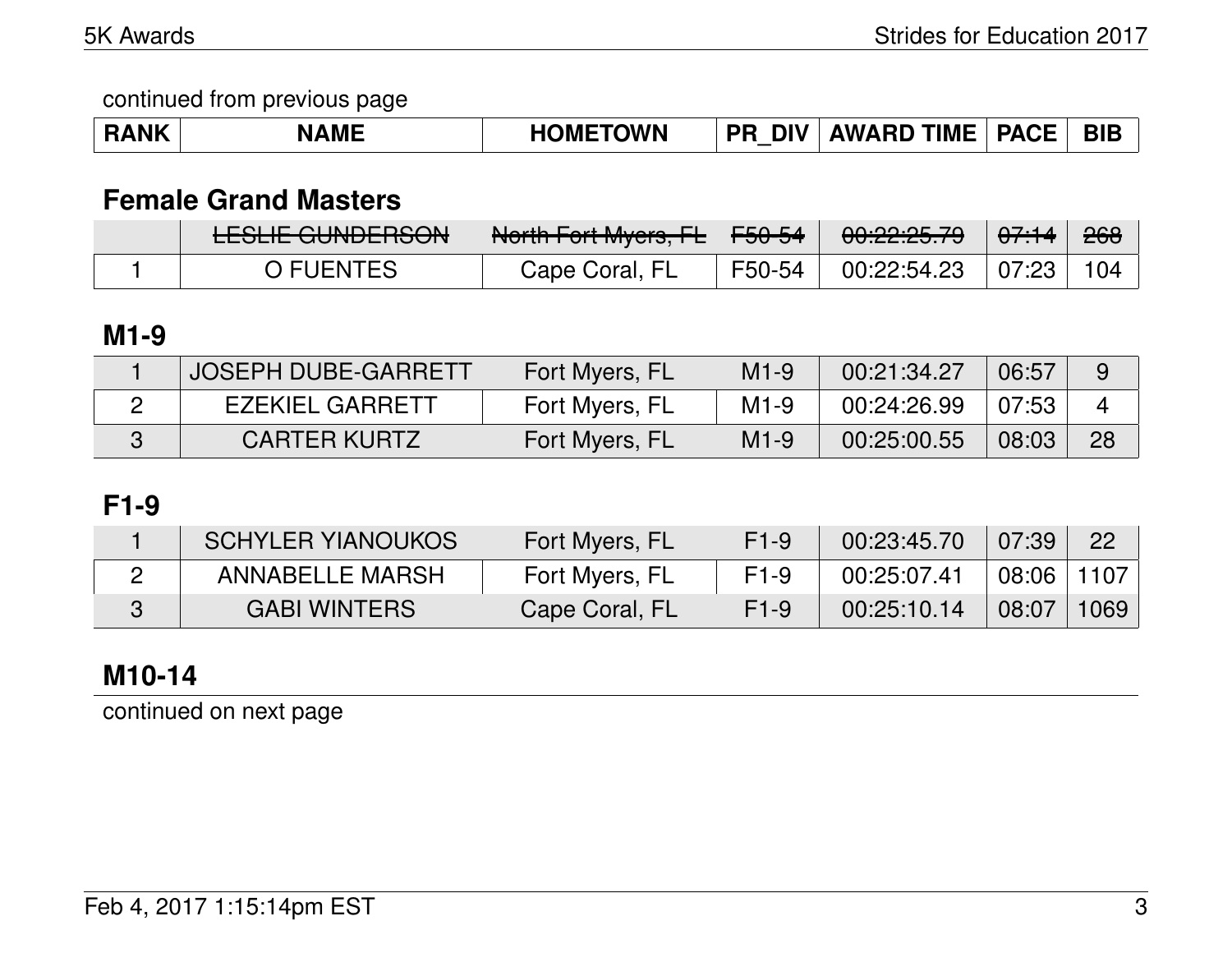| <b>RANK</b> | <b>NAME</b>              | <b>HOMETOWN</b> | <b>PR DIV</b> | <b>AWARD TIME   PACE   BIB  </b> |       |     |
|-------------|--------------------------|-----------------|---------------|----------------------------------|-------|-----|
|             | <b>JACKSON MIELKE</b>    | Fort Myers, FL  | $M10-14$      | 00:20:42.67                      | 06:40 | 951 |
|             | <b>COLLIN MEAGHER</b>    | Fort Myers, FL  | $M10-14$      | 00:21:24.28                      | 06:54 | 54  |
|             | <b>JARED POCKLINGTON</b> | -, US           | $M10-14$      | 00:21:26.94                      | 06:55 | 829 |

## **F10-14**

| SARAH LABODA          | Fort Myers, FL | $F10-14$ | 00:21:56.35 | $07:04$   972 |     |
|-----------------------|----------------|----------|-------------|---------------|-----|
| <b>MALLORY MARKER</b> | Fort Myers, FL | $F10-14$ | 00:22:19.96 | 07:12   345   |     |
| <b>PIPER KELLEHER</b> | Fort Myers, FL | $F10-14$ | 00:23:02.18 | 07:25         | -50 |

## **M15-19**

| <b>TIMOTIJV DDETT</b><br>THUU TIITI DITETT | North Fort Myers, FL      | <del>M15-19</del>   | 00:10:29.86 | <del>05:58</del> | 468 |
|--------------------------------------------|---------------------------|---------------------|-------------|------------------|-----|
| <b>PEDRO ANGELES</b>                       | Fort Myers, FL            | M15-19              | 00:19:16.90 | $06:13$   211    |     |
| <b>BRANDON PALOMINO</b>                    | <b>Bonita Springs, FL</b> | M <sub>15</sub> -19 | 00:21:14.88 | 06:51            | 692 |
| <b>TYLER LACKEY</b>                        | F M. FL                   | M15-19              | 00:21:55.92 | 07:04            | 178 |

## **F15-19**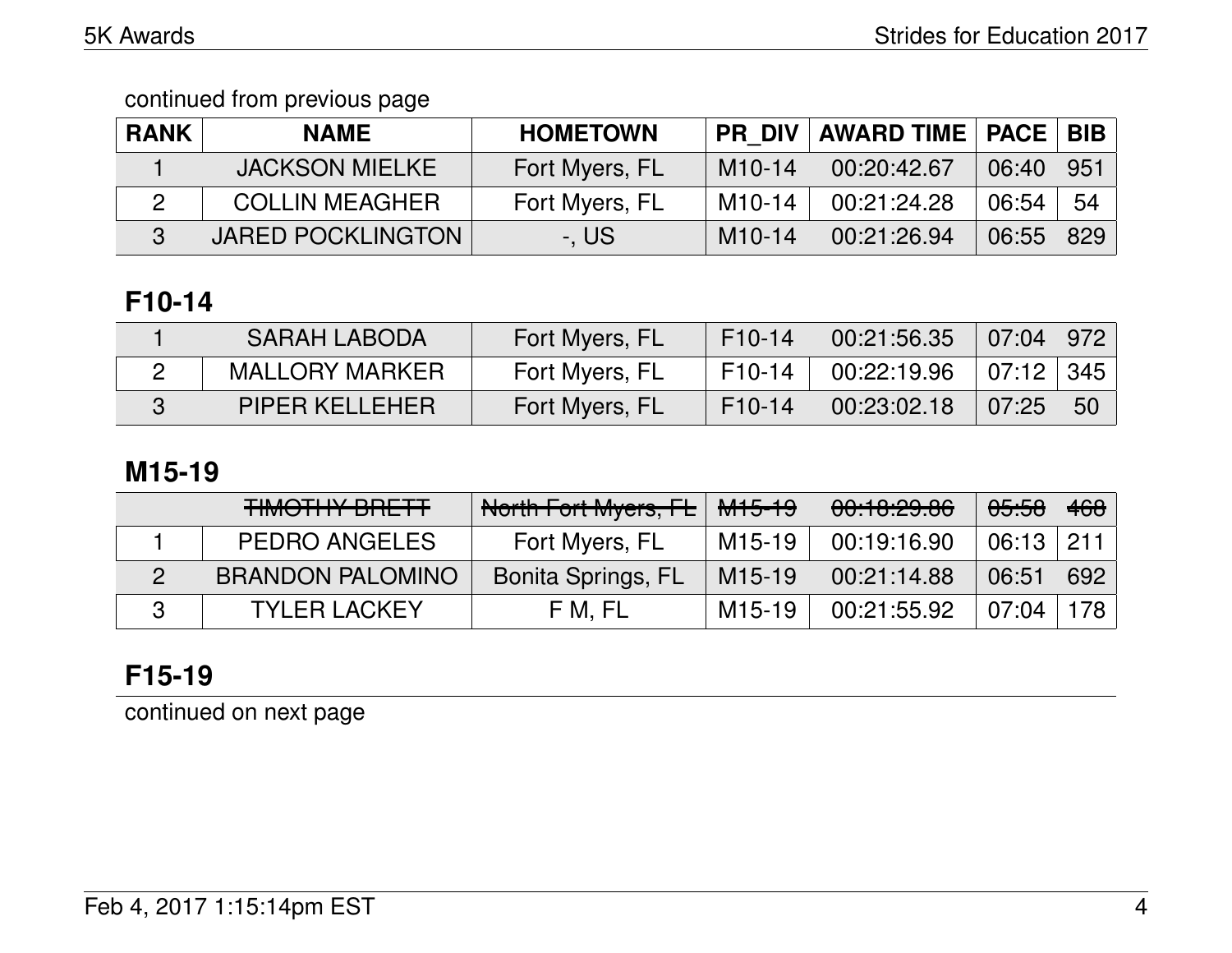| <b>RANK</b>    | <b>NAME</b>                                                | <b>HOMETOWN</b> | PR DIV            | <b>AWARD TIME   PACE</b>         |                  | <b>BIB</b>     |
|----------------|------------------------------------------------------------|-----------------|-------------------|----------------------------------|------------------|----------------|
|                | <u>CADOLINIE MACIZENIZIE</u><br><b>UAITULINE MAUNENAIE</b> | Fort Myers, FL  | <del>F15-19</del> | 0.00.15.04<br><b>00.40.10.47</b> | <del>06:32</del> | <del>313</del> |
|                | <b>JAMIE TANTO</b>                                         | Greensburg, PA  | F15-19            | 00:22:32.35                      | 07:16            | 600            |
| $\overline{2}$ | <b>ALICIA FRINK</b>                                        | Cape Coral, FL  | $F15-19$          | 00:24:25.54                      | 07:52            | 102            |
| 3              | AMANDA HAMM                                                | Alva, FL        | $F15-19$          | 00:25:35.27                      | 08:15            | 281            |

### **M20-24**

| <b>LANCE WATSON</b>  | Fort Myers, FL   M20-24   00:23:15.78   07:30 |                                                        |           | 723 |
|----------------------|-----------------------------------------------|--------------------------------------------------------|-----------|-----|
| ANDREW JONES         | Cape Coral, $FL$   M20-24                     | $\vert$ 00:26:33.20 $\vert$ 08:33 $\vert$ 1106 $\vert$ |           |     |
| <b>STEVEN PLUHAR</b> | Fort Myers, $FL$   M20-24                     | 00:30:36.29                                            | 09:52 823 |     |

## **F20-24**

| <b>JENNIFER NARGI</b> | Fort Myers, FL | $\mid$ F20-24 | 00:23:52.23 | 07:41   1030 |                  |
|-----------------------|----------------|---------------|-------------|--------------|------------------|
| <b>JUDE MCGOUGH</b>   | Newark, DE     | F20-24        | 00:25:09.07 | 08:06   1079 |                  |
| <b>KAREN AMBROSE</b>  | Fort Myers, FL | F20-24        | 00:25:32.05 | 08:14        | 160 <sub>1</sub> |

## **M25-29**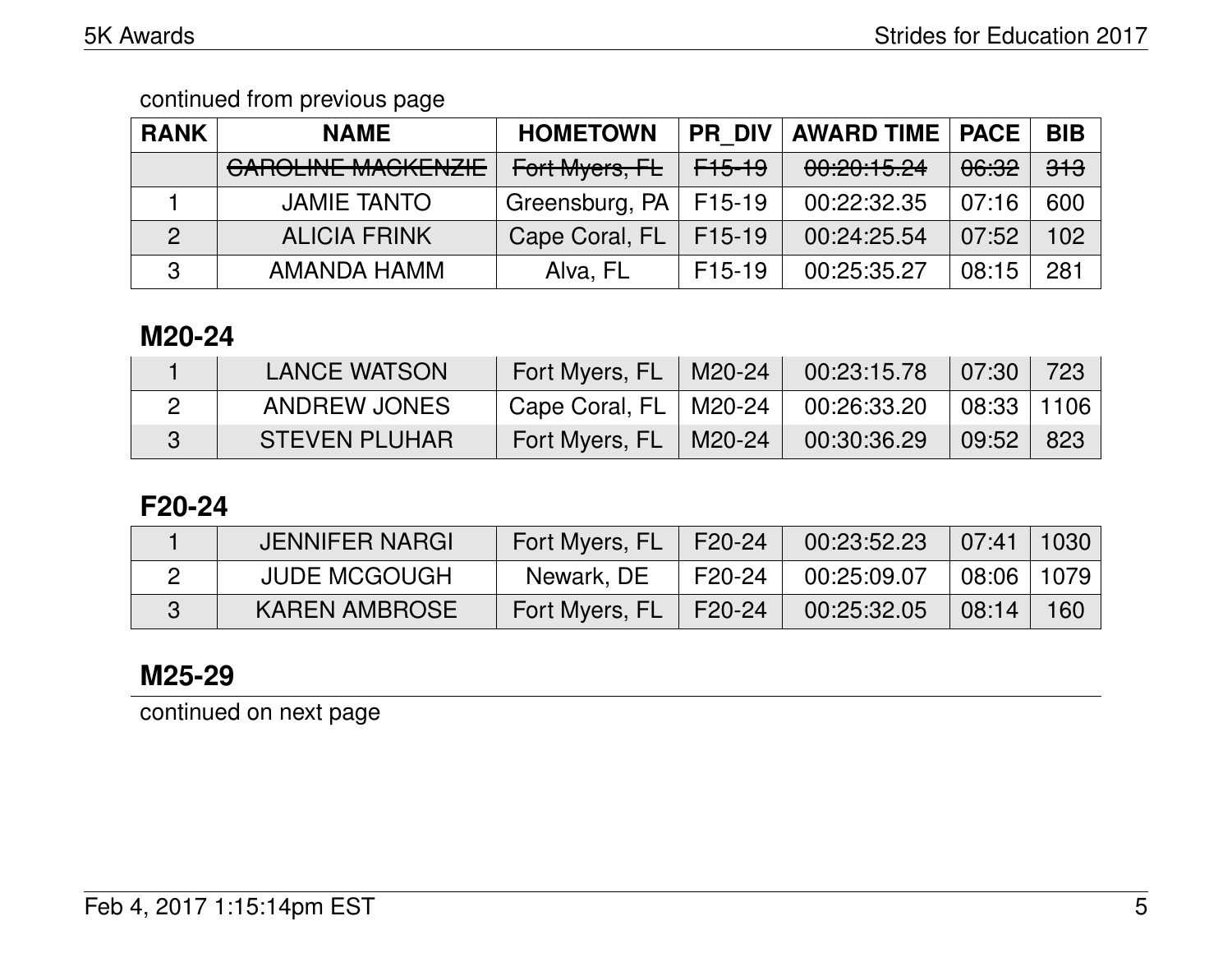| <b>RANK</b> | <b>NAME</b>           | <b>HOMETOWN</b> |        | <b>PR DIV   AWARD TIME   PACE   BIB  </b> |               |     |
|-------------|-----------------------|-----------------|--------|-------------------------------------------|---------------|-----|
|             | <b>JUSTIN SANCHEZ</b> | Cape Coral, FL  | M25-29 | 00:19:54.04                               | $06:25$   248 |     |
|             | <b>JOSHUA DORSEY</b>  | Fort Myers, FL  | M25-29 | 00:20:41.50                               | 06:40         | 866 |
|             | <b>TAYLOR ASHBY</b>   | Cape Coral, FL  | M25-29 | 00:21:48.54                               | 07:02         | 249 |

## **F25-29**

| <u>VAITIVALIZHOIZV</u><br>IVALLELIN INVOINT | Fort Myers, FL     | F <sub>25-29</sub>  | 00:21:19.55 | <del>06:52</del> | <del>166</del>   |
|---------------------------------------------|--------------------|---------------------|-------------|------------------|------------------|
| <b>HEATHER HESSELGESSER</b>                 | Cape Coral, FL     | F25-29              | 00:23:30.31 | $07:34 \mid 973$ |                  |
| <b>NELI LEDESMA</b>                         | Bonita Springs, FL | $\mid$ F25-29       | 00:24:55.78 | 08:02            | 204              |
| <b>ALISON ROWLAND</b>                       | Cape Coral, FL     | F <sub>25</sub> -29 | 00:25:38.68 | 08:16            | $\overline{201}$ |

## **M30-34**

| <b>CHRIS MOYER II</b> | Pineland, FL   | M30-34 | 00:19:11.87 | 06:11     | 615  |
|-----------------------|----------------|--------|-------------|-----------|------|
| DANE THOMAS           | Fort Myers, FL | M30-34 | 00:22:11.41 | 07:09 925 |      |
| <b>MATTHEW ZIEMER</b> | Cape Coral, FL | M30-34 | 00:24:39.07 | 07:57     | -891 |

## **F30-34**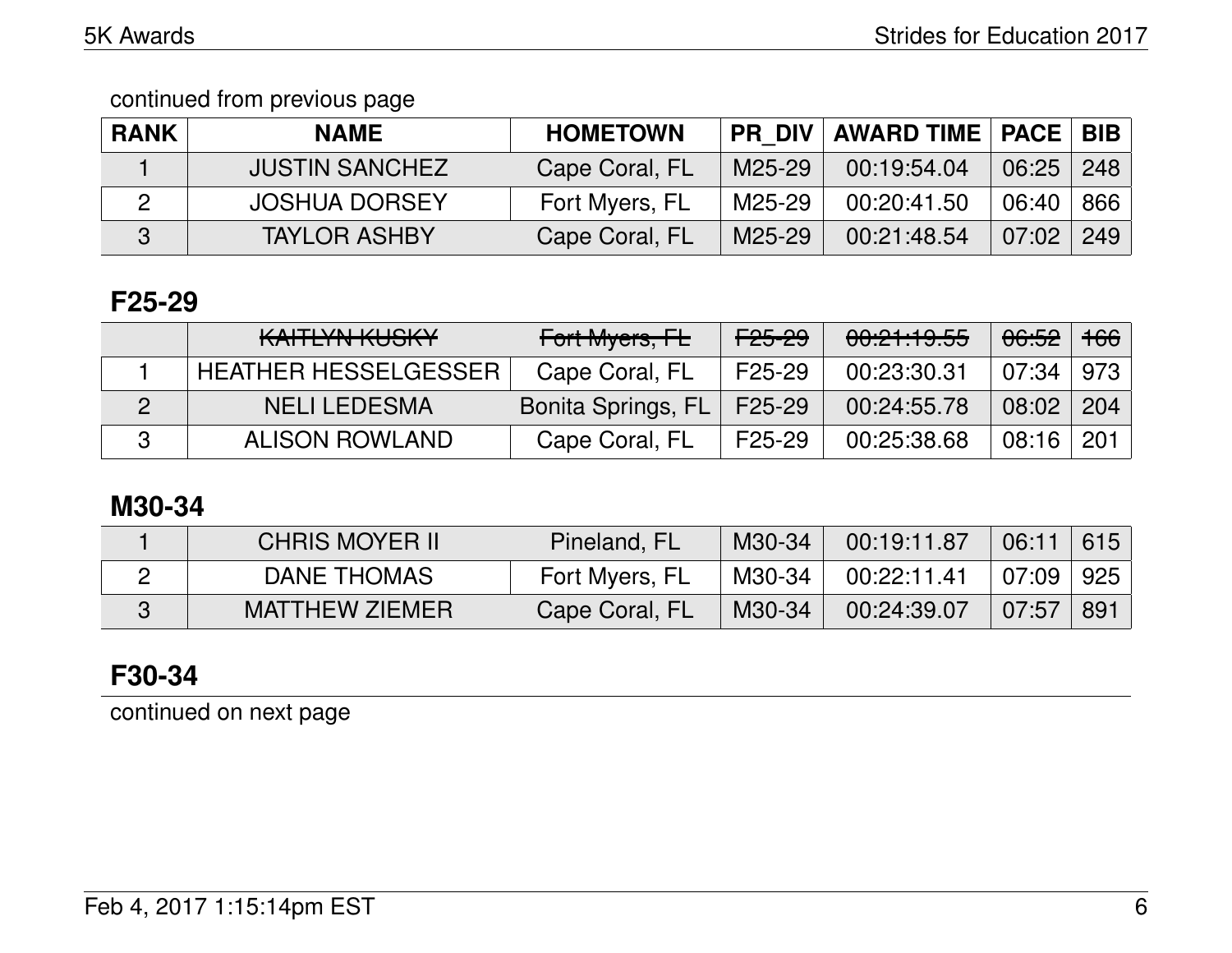| <b>RANK</b> | <b>NAME</b>               | <b>HOMETOWN</b> | <b>PR DIV</b> | <b>AWARD TIME   PACE</b> |       | <b>BIB</b> |
|-------------|---------------------------|-----------------|---------------|--------------------------|-------|------------|
|             | <b>AMBER SKULINA</b>      | Fort Myers, FL  | F30-34        | 00:22:49.70              | 07:21 | 429        |
|             | <b>CHRISTENA ELLENDER</b> | Fort Myers, FL  | F30-34        | 00:24:51.91              | 08:01 | 1018       |
|             | MARI MUNOZ                | Estero, FL      | F30-34        | 00:25:45.19              | 08:18 | 1050       |

## **M35-39**

| NICHOLAS AYERS         | Lehigh Acres, FL   M35-39   |        | 00:19:20.68 | 06:14              | 282 |
|------------------------|-----------------------------|--------|-------------|--------------------|-----|
| <b>MICHAEL LICATA</b>  | Fort Myers, FL              | M35-39 | 00:21:11.05 | $\overline{06:50}$ | -20 |
| <b>JASON GANT GANT</b> | Bonita Springs, FL   M35-39 |        | 00:23:28.92 | $\parallel$ 07:34  | 111 |

## **F35-39**

| AMY LUCAS            | Fort Myers, FL | F35-39 | 00:22:02.26 | 07:06 |     |
|----------------------|----------------|--------|-------------|-------|-----|
| AMY SMITH            | F M, FL        | F35-39 | 00:23:22.15 | 07:32 | 455 |
| <b>ERIN CANTWELL</b> | Fort Myers, FL | F35-39 | 00:25:27.40 | 08:12 | 566 |

## **M40-44**

|                        | VANIAEV DAL MED<br>TAIVULT I ALIVILTI | $L_{\text{out}}$ $M_{\text{max}}$ $\Gamma$<br>$T$ UTTWIYCIS, $T$ E | $\begin{array}{c} \n \textbf{MAO} & \textbf{AA} \n \end{array}$<br>TVI <del>T</del> U-44 | 0.17.00A<br>00.TT .CJ. <del>TT</del> | <del>05:36</del> ∣ <del>1021</del> |  |
|------------------------|---------------------------------------|--------------------------------------------------------------------|------------------------------------------------------------------------------------------|--------------------------------------|------------------------------------|--|
| continued on next page |                                       |                                                                    |                                                                                          |                                      |                                    |  |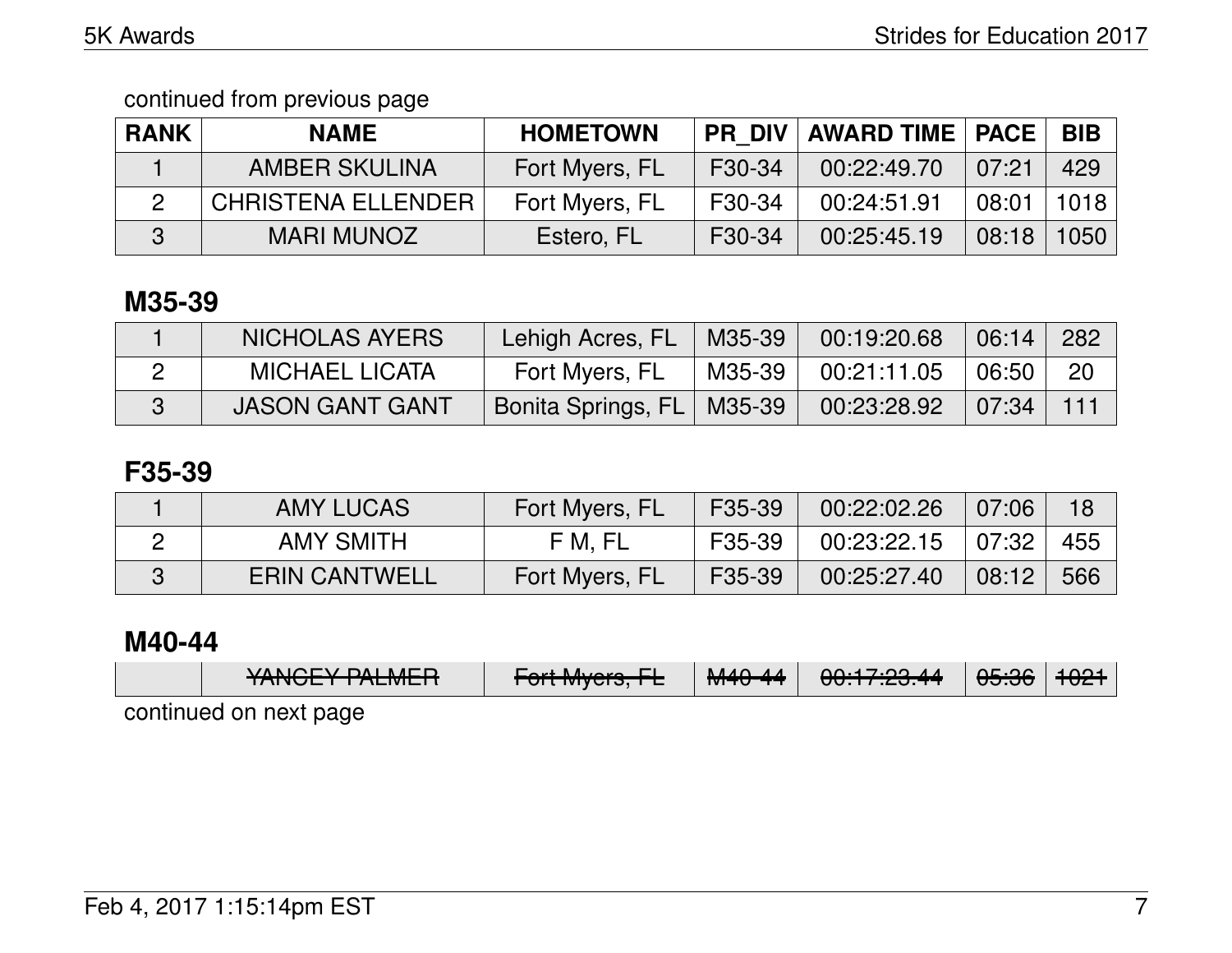| <b>RANK</b> | <b>NAME</b>            | <b>HOMETOWN</b> | <b>PR DIV</b>     | <b>AWARD TIME   PACE</b> |                  | <b>BIB</b>     |
|-------------|------------------------|-----------------|-------------------|--------------------------|------------------|----------------|
|             | SAM TROYER             | Cape Coral, FL  | <del>M40-44</del> | 00:19:47.13              | <del>06:23</del> | <del>903</del> |
|             | <b>MICHAEL SUCHAN</b>  | Cape Coral, FL  | M40-44            | 00:21:39.85              | 06:59            | 907            |
|             | PETE ALCANTARA         | Fort Myers, FL  | M40-44            | 00:22:13.20              | 07:10            | 1019           |
| 3           | <b>CHRIS ENGELHART</b> | Cape Coral, FL  | M40-44            | 00:24:53.63              | 08:01            | 77             |

## **F40-44**

| MANILIEL A IVANIO<br>MANULLA LIUNO | Fort Myers, FL  | F <sub>40</sub> -44 | 00:20:16.82 | 06:32 | <del>992</del> |
|------------------------------------|-----------------|---------------------|-------------|-------|----------------|
| NEKETA WATSON                      | Fort Myers, FL  | F40-44              | 00:25:04.06 | 08:05 | 720            |
| <b>GINA DOEBLE</b>                 | Punta Gorda, FL | F40-44              | 00:25:58.43 | 08:22 | 842            |
| <b>GRETCHEN SANTILLI</b>           | Fort Myers, FL  | F40-44              | 00:27:22.33 | 08:49 | 273            |

## **M45-49**

| <b>GARRETT RASMUSSEN</b> | Fort Myers, FL | M45-49 | 00:20:13.42         | 06:31                         | $\parallel$ 1064 |
|--------------------------|----------------|--------|---------------------|-------------------------------|------------------|
| <b>TRENT ECKHARDT</b>    | Fort Myers, FL | M45-49 | $00:22:31.63$ 07:16 |                               | 69               |
| DR. JEFF SPIRO           | F M, FL        | M45-49 | 00:25:33.55         | $\parallel$ 08:14 $\parallel$ | 507              |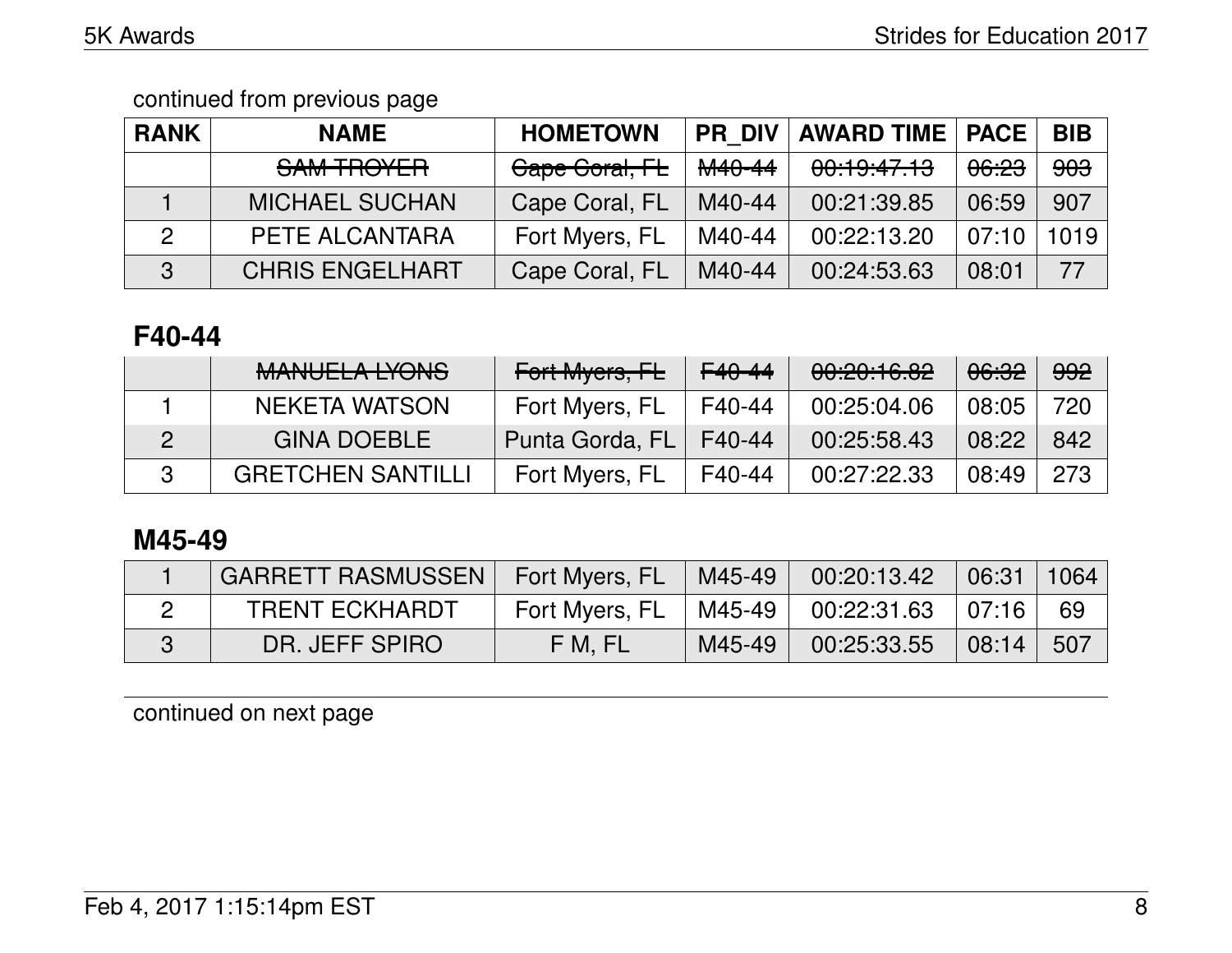| <b>RANK</b> | <b>NAME</b>         | <b>HOMETOWN</b> | PR DIV | AWARD TIME   PACE   BIB |       |     |
|-------------|---------------------|-----------------|--------|-------------------------|-------|-----|
| F45-49      |                     |                 |        |                         |       |     |
|             | <b>TRISHA TRYKA</b> | Fort Myers, FL  | F45-49 | 00:25:22.59             | 08:11 | 643 |
| 2           | <b>KAREN BLAZE</b>  | Fort Myers, FL  | F45-49 | 00:30:53.76             | 09:57 | 422 |
| 3           | <b>JULEE DUTTKO</b> | Fort Myers, FL  | F45-49 | 00:31:00.74             | 09:59 | 60  |

### **M50-54**

| PAUL WHITE            | Naples, FL     | <del>M50-54</del> | 00:19:00.07 | <del>06:10</del> | <del>758</del> |
|-----------------------|----------------|-------------------|-------------|------------------|----------------|
| <b>GREG MESSORE</b>   | Fort Myers, FL | M50-54            | 00:22:09.54 | 07:08            | 944            |
| <b>GREGORY ADKINS</b> | Fort Myers, FL | M50-54            | 00:22:57.29 | 07:24            | 122            |
| <b>SCOTT KOOK</b>     | Alva, FL       | M50-54            | 00:23:53.58 | 07:42            | 128            |

### **F50-54**

| <u>FOLIE ALINIDEDOAN</u><br><b>LLOLIL UUINDLITOUN</b> | North Fort Myers, FL | F50-54            | 00:22:25.79                                   | $0.7 + 4$        | <del>268</del> |
|-------------------------------------------------------|----------------------|-------------------|-----------------------------------------------|------------------|----------------|
| <del>O FUENTES</del>                                  | Cape Coral, FL       | <del>F50-54</del> | <u> AA.AA.E 4 AA</u><br><u>UU. ZZ. JT. ZJ</u> | <del>07:23</del> | <del>104</del> |
| <b>CHRISTINE COULTHARD</b>                            | -. US                | F50-54            | 00:25:42.62                                   | 08:17            | 718            |
| AUDREY KOCH                                           | Fort Myers, FL       | F50-54            | 00:26:43.34                                   | 08:37            | 630            |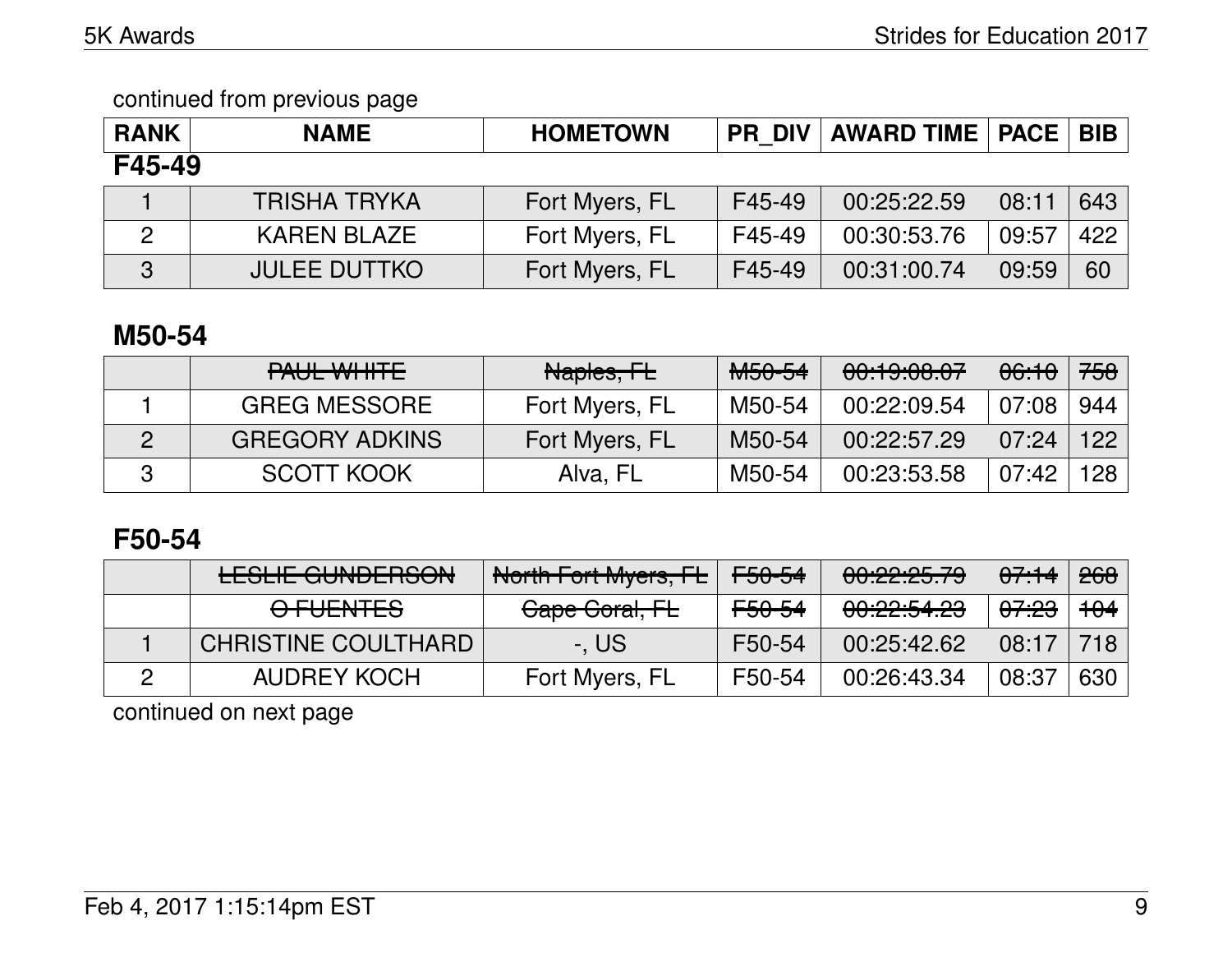| <b>RANK</b> | <b>NAME</b>         | <b>HOMETOWN</b> |        | PR DIV AWARD TIME PACE BIB |  |
|-------------|---------------------|-----------------|--------|----------------------------|--|
|             | <b>BETH GOLDMAN</b> | Fort Myers, FL  | F50-54 | $00:26:54.06$ 08:40 975    |  |

### **M55-59**

|   | <b>MIKE PROTO</b>    | Bristol, RH          | <del>M55-59</del> | 00:20:56.04 | 06:45 | 947  |
|---|----------------------|----------------------|-------------------|-------------|-------|------|
|   | <b>MARIO JOHNSON</b> | North Fort Myers, FL | M55-59            | 00:22:53.71 | 07:23 | 1025 |
|   | <b>STEVE MCGOWAN</b> | North Fort Myers, FL | M55-59            | 00:24:57.10 | 08:02 | 424  |
| 3 | <b>NEALE BEDROCK</b> | Naples, FL           | M55-59            | 00:25:29.39 | 08:13 | 376  |

#### **F55-59**

| NANCY GRIBBLE         | Loxahatchee, FL | F55-59 | 00:26:21.61 | 08:30     | 1083 |
|-----------------------|-----------------|--------|-------------|-----------|------|
| <b>CINDY WOODRUFF</b> | Fort Myers, FL  | F55-59 | 00:27:13.41 | l 08:46 l | -934 |
| <b>PAMELA BEDROCK</b> | Naples, FL      | F55-59 | 00:27:56.01 | 09:00     | 381  |

## **M60-64**

| ED PERES      | Fort Myers, FL | M60-64 | 00:23:01.11                                                                              | $\mid 07:25 \mid 1007$ |  |
|---------------|----------------|--------|------------------------------------------------------------------------------------------|------------------------|--|
| DAVE WOODRUFF | Cape Coral, FL | M60-64 | $\begin{array}{ c c c c c c c c } \hline 00:23:36.60 & 07:36 & 837 \ \hline \end{array}$ |                        |  |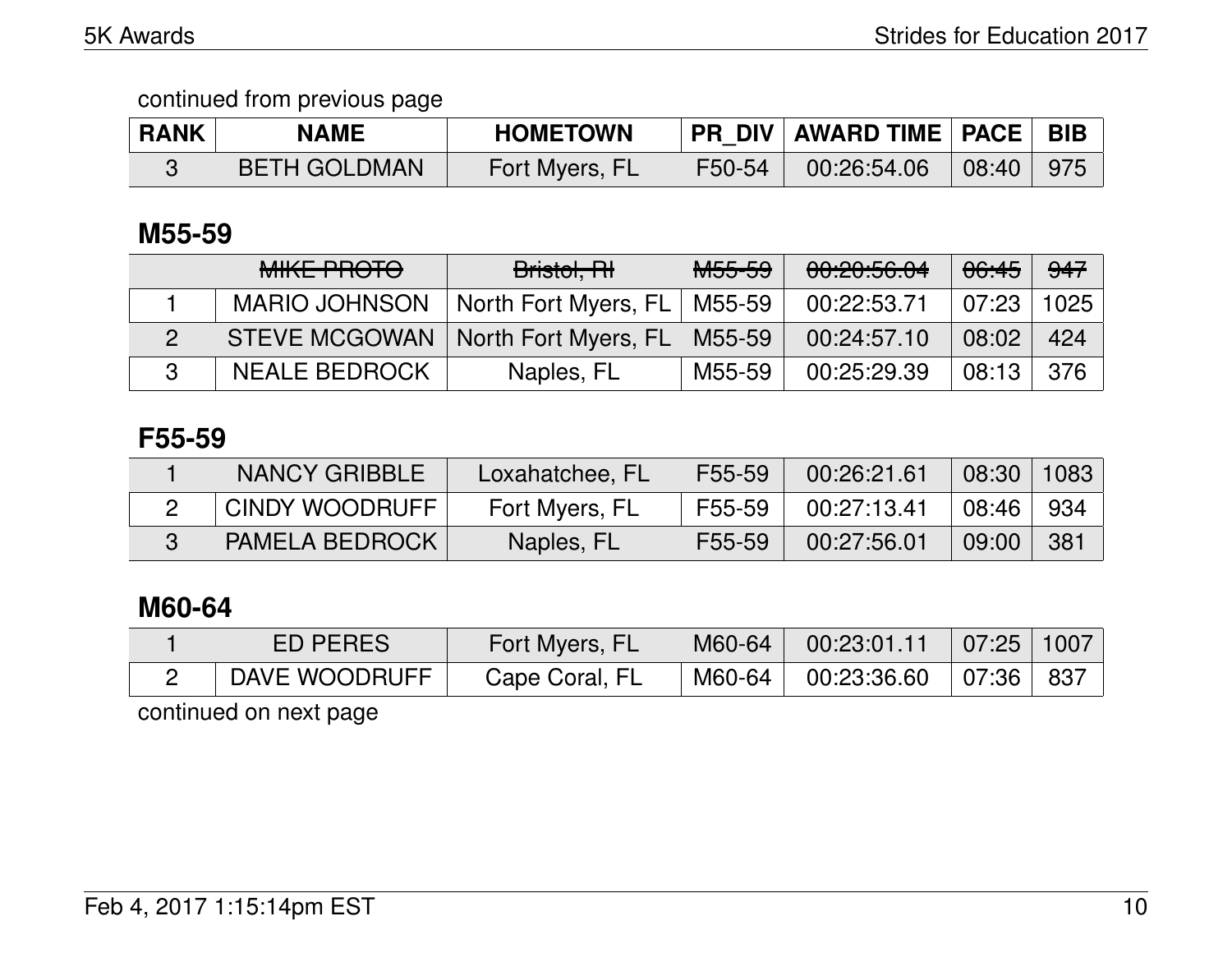| <b>RANK</b> | <b>NAME</b>  | <b>HOMETOWN</b> | <b>PR DIV</b> | <b>AWARD TIME   PACE  </b> |               | <b>BIB</b> |
|-------------|--------------|-----------------|---------------|----------------------------|---------------|------------|
|             | DAVID MOOMAW | Fort Myers, FL  | M60-64        | 00:24:54.16                | $\vert$ 08:01 | 561        |

## **F60-64**

| <b>ANNIE HOUBEN</b> | -. US          | F60-64 | 00:26:55.75 | 08:41   | 373 |
|---------------------|----------------|--------|-------------|---------|-----|
| NORMA LYONS         | Fort Myers, FL | F60-64 | 00:28:50.89 | ∣ 09:18 | 292 |
| <b>PAM WOODRUFF</b> | Cape Coral, FL | F60-64 | 00:29:28.84 | 09:30   | 834 |

## **M65-69**

| <b>DONALD MCINTYRE</b> | Estero, FL     | M65-69 | 00:23:15.95 | 07:30 | 432  |
|------------------------|----------------|--------|-------------|-------|------|
| <b>BILL MORTON</b>     | Fort Myers, FL | M65-69 | 00:25:20.47 | 08:10 | 606  |
| <b>JOHN BATES</b>      | Captiva, FL    | M65-69 | 00:26:27.02 | 08:31 | 1076 |

## **F65-69**

| <b>ANKE HILDRETH</b> | North Fort Myers, FL   F65-69 |        | 00:30:11.86 | 09:44 | 941 |
|----------------------|-------------------------------|--------|-------------|-------|-----|
| <b>PATI SMITH</b>    | Cape Coral, FL                | F65-69 | 00:31:09.61 | 10:02 | 446 |
| <b>RUTH NORRISH</b>  | Eau Claire, WI                | F65-69 | 00:35:58.40 | 11:35 | 656 |